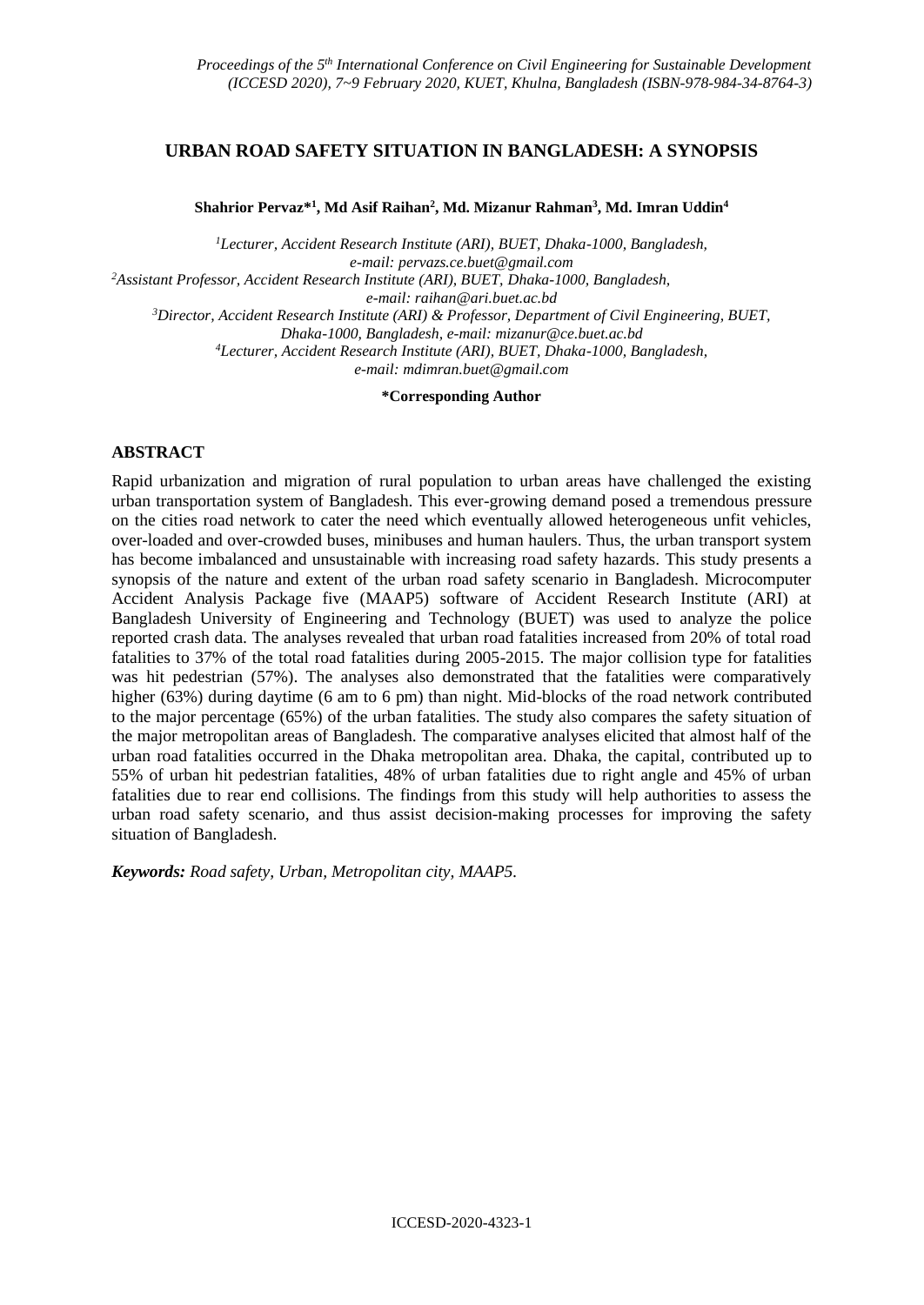# **1. BACKGROUND**

Every year more than 1.35 million lives are lost, and 20 to 50 million people suffer non-fatal injuries which incurre disabilities due to road traffic crashes. 90% of these fatalities occur on the roads of low and middle-income countries which have 60% of the world's registered vehicles (World Health Organisation [WHO], 2015). Road traffic crashes have emerged as a serious socio-economic issue and are affecting the communities enormously in the developing countries like Bangladesh. Although the official statistics (police reported crash data) reveal 2,500 crashes and 3,000 deaths eache year in Bangladesh, the actual scenario is quite contrasting (ARI, 2015); the actual numbers could well be at least four times higher than the reported figures (Hoque, Hossain, Rahman & Islam**,** 2014). WHO (2015) estimates the annual road traffic fatalities in Bangladesh could be around 20,000.

The road crash problem is disproportionately greater in urban areas compared to rural areas (Lundebye, 1995). Rapid urbanization, migration of rural people and economic development have played a pivotal role behind such disproportionity, particularly in developing countries (WHO, 2013). In Bangladesh, around 36% of total population is urban dwellers (Worldometers, 2018). However, there was only 9% property living in urban areas of Bangladesh in 1994 (Hayes et al., 2015). Employment opportunities in the urban areas is the primary reason for people migrating from rural areas in the country. This migration have immensely enhanced transportation demand that outstripped roadway capacity. To meet up this demand, a wide range of vehicles sharing the same road networks are providing urban public transportation facilities. But, the preference for a particular mode is often influenced by cost of the service rather than its quality. Therefore, low-income commuters often prefer unfit and overcrowded bus, minibus and human haulers due to cheaper fare (Gallagher, 2016). These unfit and substandard vehicles often create both on-road and off-road troubles, such as, congestions, higher emissions, adverse health effects and higher traffic crashes. Thus, road safety and sustainability has become a major concern for the urban dwellers.

# **2. LITERATURE REVIEW**

### **2.1 Global Context of Urban Road Safety**

The life in urban areas is facing tremendous threat due to continuous increase of urban population. In 2014 the urban populations were accounted up to 54% of the total global population (Economic and Social Commission for Asia and the Pacific [ESCAP], 2014). In Asia, ESCAP (2014) estimated 1.6 billion people (40 % of total population) lives in urban areas in 2011 which is predicted to be 2.7 billion in 2030. This continuous growth of urban residents has resulted in rapid increases of transport activities and private vehicle ownership. Study of Europian Transport Society Council [ETSC] (2017) revealed that cities and towns are home to 72% of the population of the European Union (EU). Their statistics also show that 9500 people were killed on urban roads in the EU in 2017, accounting for 38% of all road deaths. Additionally, 70% of those killed on urban roads are vulnerable road users: 39% are pedestrians, 12% cyclists and 19% powered-two-wheeler riders. Besides, car occupants account for 25% of all roads deaths on urban roads in EU. The study also highlighted that on average 26 people are killed on urban roads per million urban inhabitants in EU, 5 people in Norway, 9 in Sweden, 11 in the UK, 13 in the Netherlands and 14 in Ireland and Spain. The same study demonstrated that countries with a good overall road safety record tend to have lower mortality on urban roads too. In the USA, over the past decade, road fatalities have increased in urban areas and decreased in rural areas. Study of Safe Road USA (2017) underscored that there has been a general downward trend in the proportion of road deaths in rural areas, with the proportion declining from 61% in 2000 to 47% in 2017 while in urban areas the deaths proportions have increased from 36% in 2000 to 53% in 2017. According to the study pedestrian fatalities have surged by 46% in urban areas since 2008. In Australia, Bureau of Infrastructure, Transport and Regional Economics [BITRE] (2017) showed that urban areas accounted for 86% of the population and 49% of all fatal crashes. They also published that the proportion of urban fatal crashes was 48% in 2010 which increase to 49% in 2015*.*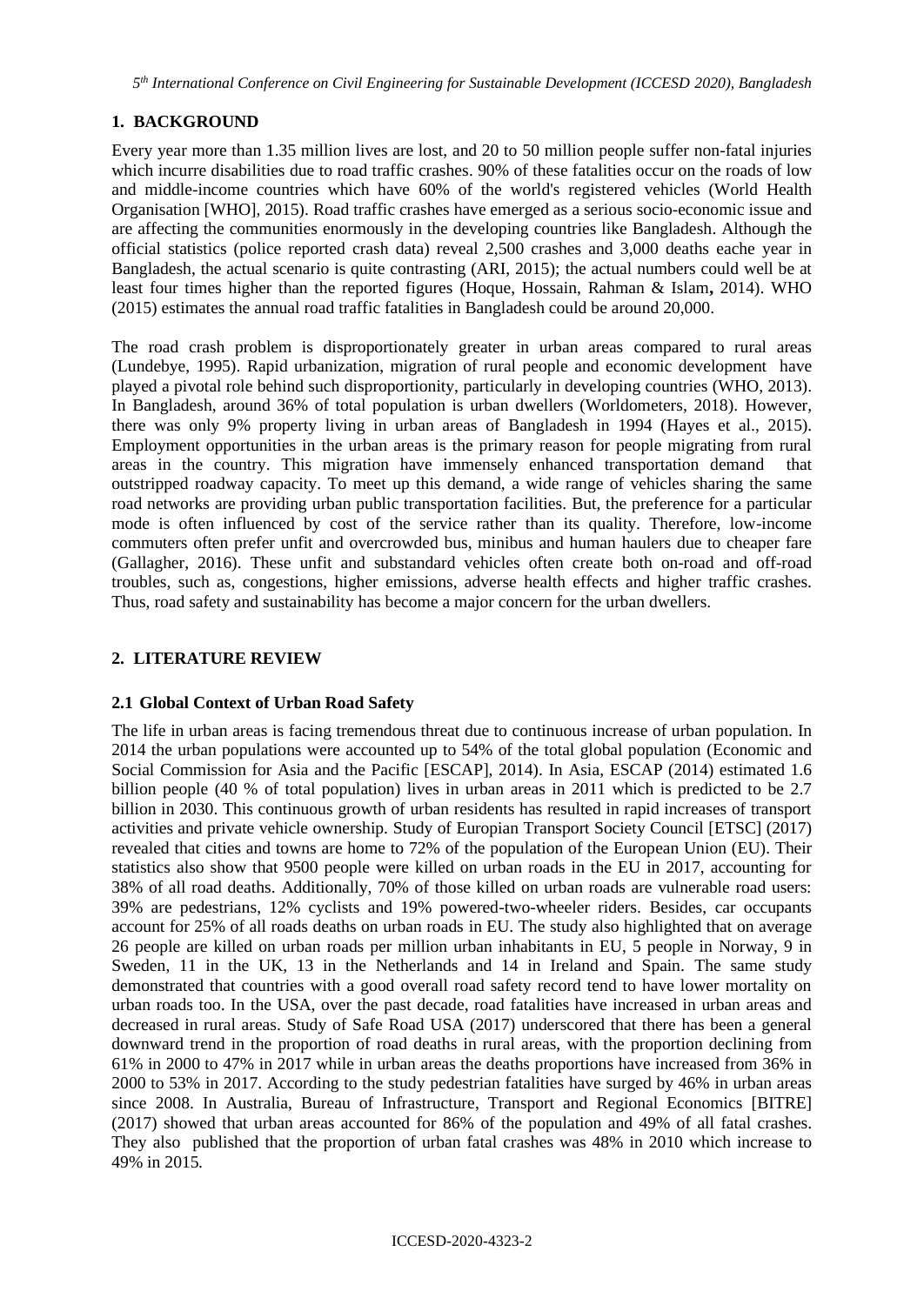## **2.2 Context of Urban Road Safety of Bangladesh**

As urban population is increasing in Bangladesh, the pressure on transport networks and facilities is also increasing simultaneously. However, the existing networks and facilities are often failed to meet up this pressure. While the standard road space for an urban city is 25% of its area, there is only 9% of area is occupied by road space in Dhaka city (Mahmud & Hoque, 2008). This limited road space cannot provide enough space for increasing traffic. Therefore, occupied walkways, congestions, outdated public transportations and substandard in-vehicle conditions are the daily life occurrence of city dwellers. Several studies quantified the safety and adverse health effects of these occurrences. Hoque, Mahmud & Qazi (2008) demonstrated that around, 25% of the total fatalities occurred in urban areas of Bangladesh during 1998-2006. The study also showed that urban crashes are concentrated in metropolitan areas. Of the total urban accidents of Bangladesh, 82% are metropolitan related accidents which contributed to nearly 75% of urban fatalities during 1998-2006. More alarmingly, pedestrians were the worst sufferers of these road fatalities in the metropolitan areas with an average of 65%. Further analysis revealed that most of the pedestrians' fatalities occurred while crossing the road (41%) and was closely followed by walking on the road (39%) from 1998 to 2006. Another study suggested that large proportions of road crashes in cities are concentrated on the main street network (Hoque, Rabbi, Mahmud**,** Siddiqui & Anowar, 2007). They suggested to install exposure control, injury control and behavior control measures to address these concentrated crashes. Apart from road fatalities, emission of hazardous pollutants into the air and additional noise is common from unfit vehicles in urban areas. It was estimated that around 1000 tons of pollutants are pumped into the environment every day in Dhaka, of which 70% comes from vehicles (Mahmud, Rahman & Rabbi, 2007). Adequate studies and research are needed in this arena for further understanding the facts and taking necessary measures.

## **3. RESEARCH GAPS AND OBJECTIVES OF THE STUDY**

Urban crash characteristics might have changed in recent years in Bangladesh. The safety situations considering recent data are yet to be analyzed. Pedestrian locations during crashes have been scarcely considered in available studies. Considering the recent transportation growth in Dhaka city, its contributions to urban safety need to be assessed. To develop effective road safety strategies, introduce modern and smart technologies, and prioritize these strategies, up-to-date urban road safety research is of utmost importance. Therefore, this study intends to provide a synopsis of the prevailing urban road safety scenario considering the latest data in Bangladesh. The findings of the study will help to provide an insight into the recent safety situation and guide the stakeholders to take appropriate urban road safety improvement strategies for the country.

# **4. DATA COLLECTION AND METHODOLOGY**

In Bangladesh, police is the primary source of road crash data. They collect information of each crash after site investigation and fill up the First Information Report (FIR). Later, the information from FIR is transferred into Accident Report Form (ARF) which is the prescribed form of road crash data. The data is sent to Accident Research Institute (ARI) of Bangladesh University of Engineering and Technology (BUET). After necessary corrections and editing with Road User Movement (RUM) code the data is stored in Microcomputer Accident Analysis Package 5 *(MAAP5)* software. This study collected latest available data from *MAAP5* of ARI, BUET from 2005 to 2015. The software was also used to analyze the collected data.

# **5. ANALYSIS AND DATA INTERPRETATION**

Detailed analysis of road crash and fatality data was done in terms of frequency and pattern by time, day of the week, month, junction type, collision type, age, pedestrian action, road sections, metropolitan area and contributing factor to fatalities. The results of the analysis are discussed in the following sections.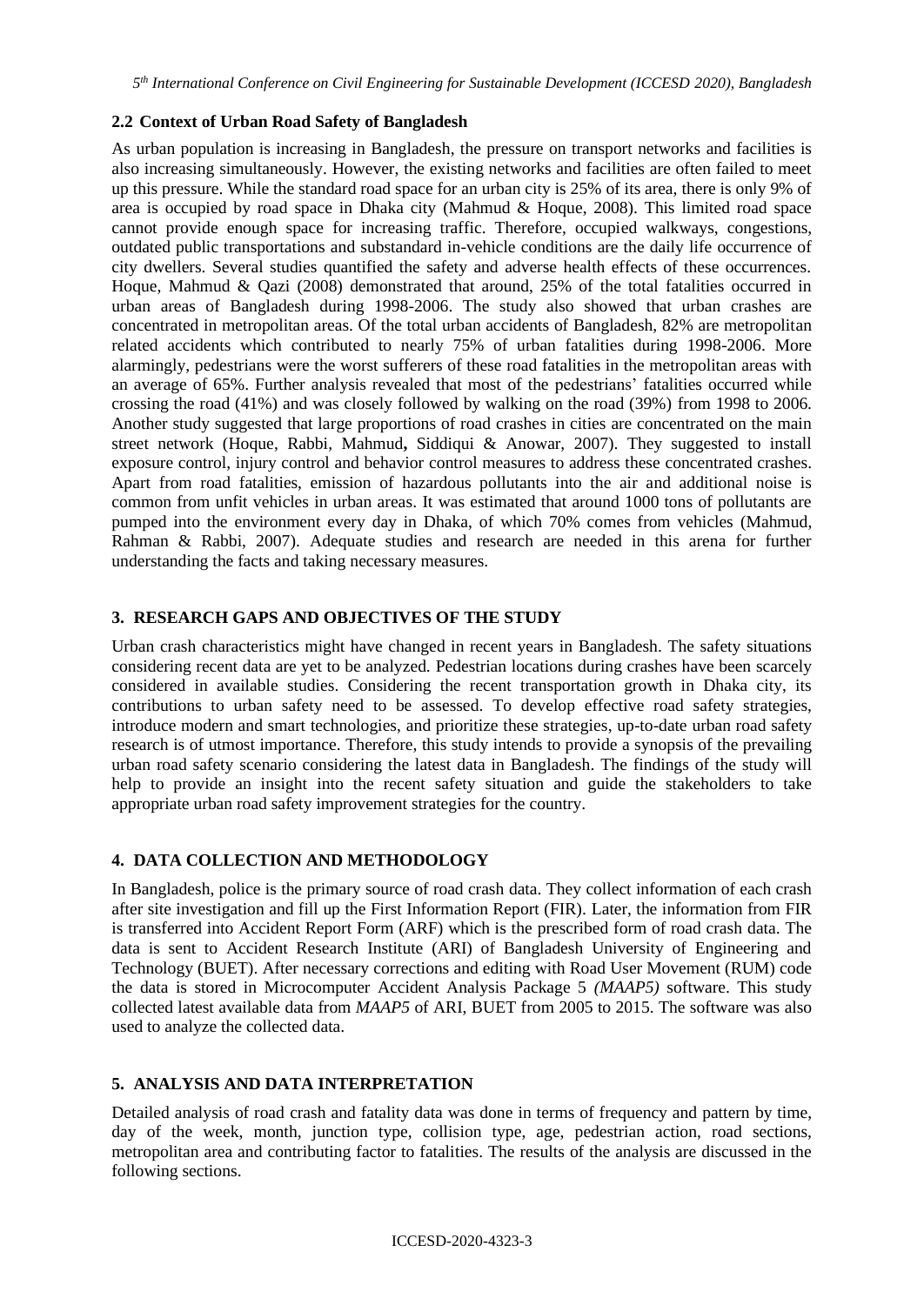#### **5.1 Trend of Urban Crashes and Fatalities in Bangladesh**

Analysis of road fatality data showed that the proportion of urban road fatalities gradually decreased from 1998 to 2005 (Figure 1). But, afterward, it increased steeply. From the year 2007 to till now the ratio has not decreased below 30%. The probable cause of this high percentage of fatalities in urban areas in recent times may be due to rapid urbanization, outdated transport facilities, lack of road safety knowledge of the road users and uncontrolled flow of people from rural areas to urban areas.



Figure 1: Trend of urban road crashes and fatalities in Bangladesh

### **5.2 Urban Fatalities by Time of the Day**

The time distribution of the road fatalities in the urban areas of Bangladesh shows that the highest percentage of fatalities occurred during the interval of 10 am to 12 pm (12%), Figure 2. Though the percentage of fatalities was comparatively high during the day (60%), a significant percentage of fatalities at night (40%) time implies that human error plays a significant role in traffic crashes in urban areas. It is evident from several studied that drivers' ability to avoid collisions is hindered under low lighting (Owens & Sivak, 1993; Elvik, 1995; Rice, Peek-Asa & Kraus, 2003). Other studies highlighted that pedestrians are three to seven times more vulnerable in the dark than in the daylight (Owens & Sivak, 1993; Elvik, 1995; Rice, Peek-Asa & Kraus, 2003). Moreover, it was seen that the installation of overhead lighting reduces the number of night-time crashes (Elvik, 1995).



Figure 2: Urban fatalities by time of the day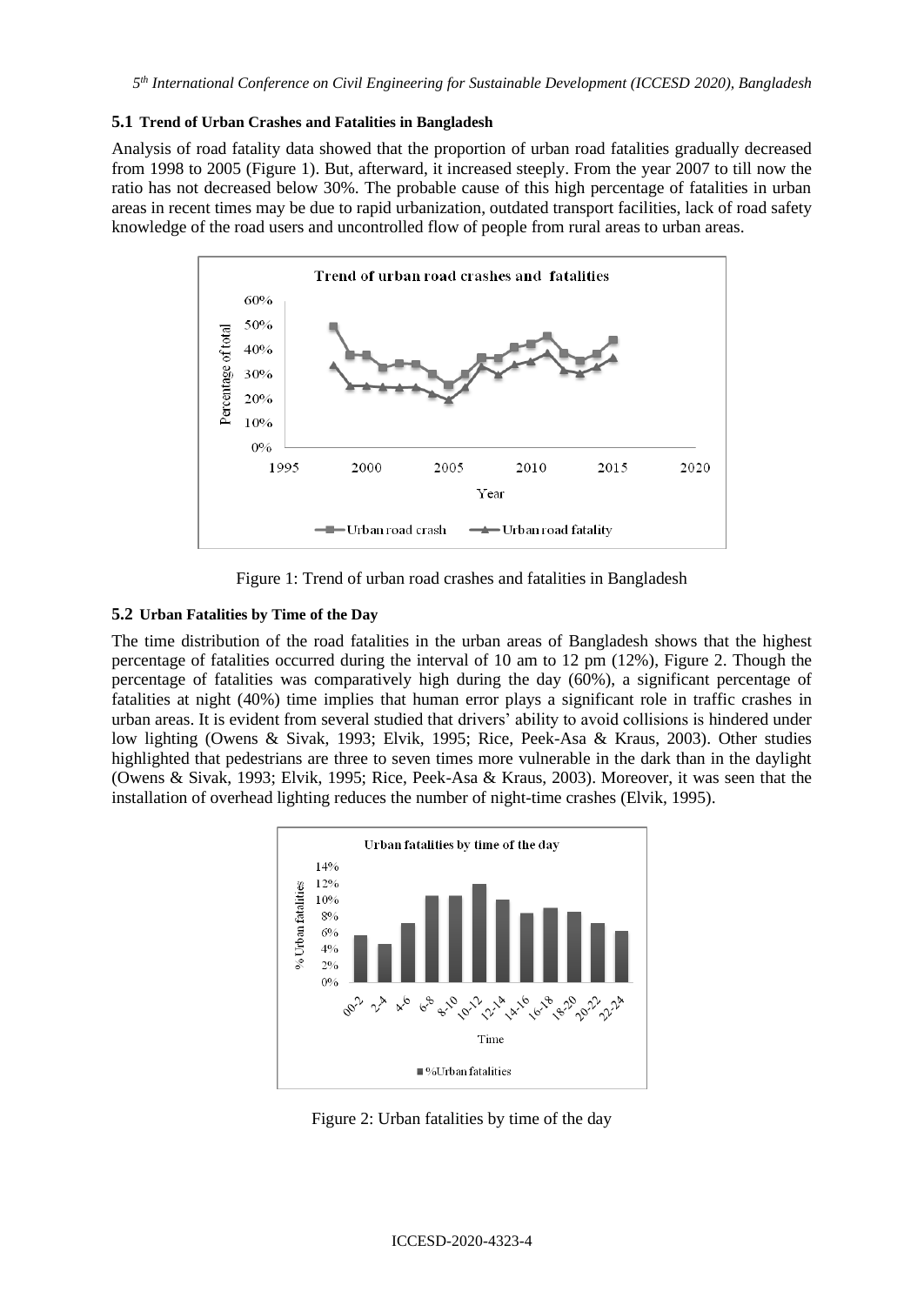#### **5.3 Urban Fatalities by Days of the Week**

Figure 3 shows the distribution of urban fatalities by day of the week. The data revealed that the fatality constituted a lower percentage during government holidays in Bangladesh i.e. Friday (14%) and Saturday (13%). During the other days of the week, the percentage was higher except for Monday. This might be the result of unholy competitions among drivers and higher traffic flow at working days in urban areas. Most of the fatalities occurred on Sunday (15%) as seen from Figure 3.



Figure 3: Urban fatalities by day of the week

### **5.4 Monthly Variation of the Urban Fatalities**

The month-wise distribution of fatalities in the urban areas of Bangladesh showed that urban fatalities were higher during the month of January (10%) and April (10%). Besides, February, March, May and June also showed higher percentages (9% in each month). The month from October to December showed lower percentages (7% in each month) (Figure 4). These higher fatalities, particularly between January to May may have been due to the increased travel for major government vacations, picnics and other recreational activities.



Figure 4: Urban fatalities by month of the year

### **5.5 Urban Fatalities by Junction Type**

The distribution of fatalities according to junction type in urban areas showed that the major fatalities occurred in the not-junction areas (61%), shown in Table 1. It is a matter of great concern in the context of Bangladesh. Because it is claimed that most of the crashes in Bangladesh occur due to over speed and careless driving. Besides, tee junctions (11%) and cross junctions (9%) also shared a significant percentage of fatalities. Fewer fatalities were involved in the crashes at the staggered junctions  $(2\%)$  and roundabouts  $(2\%)$ , shown in Table 1.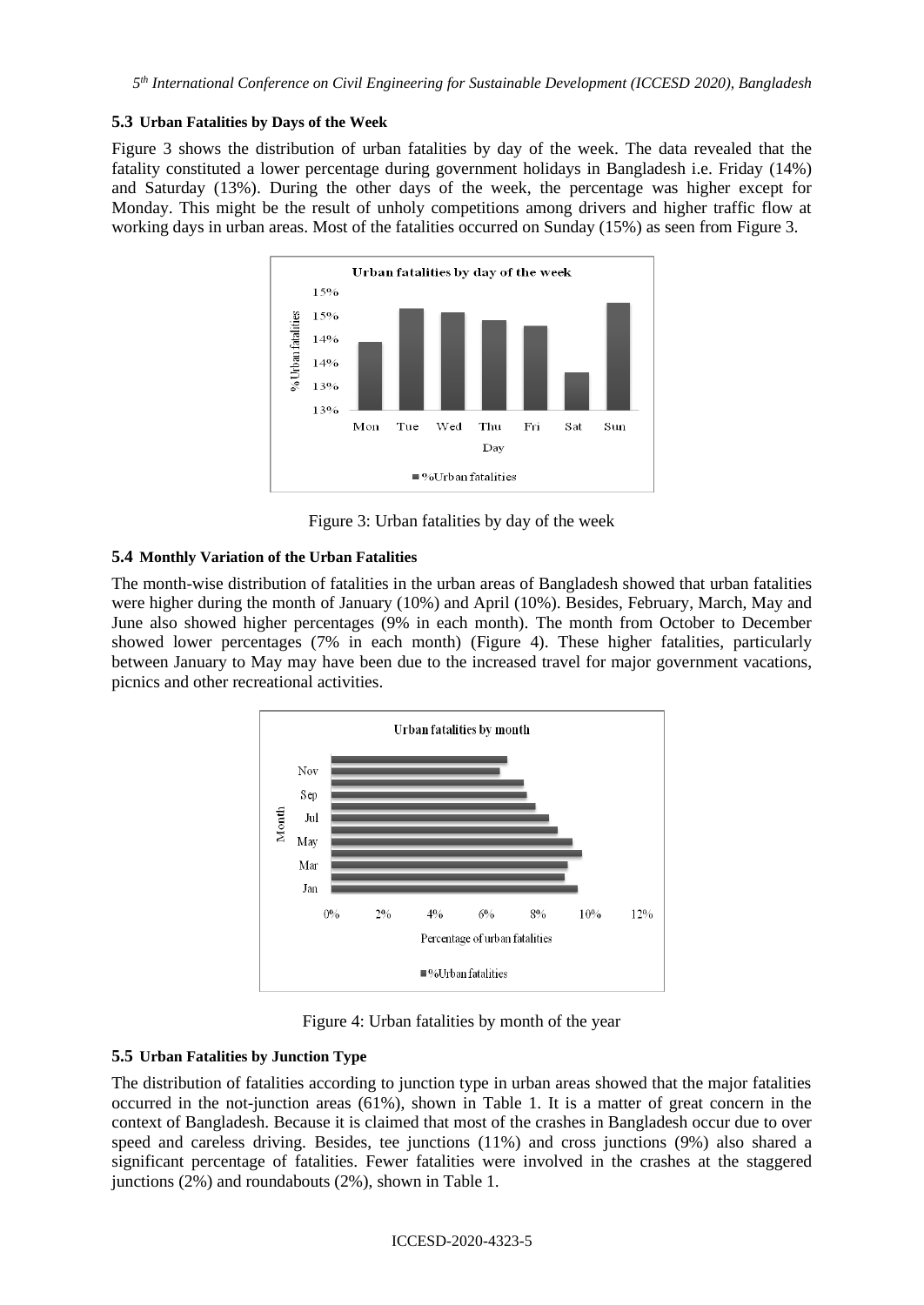| <b>Junction type</b> | <b>Urban fatalities</b> |
|----------------------|-------------------------|
| Not junction         | 61.2%                   |
| Cross                | 9.3%                    |
| Tee                  | 10.6%                   |
| Staggered            | 1.7%                    |
| Roundabout           | 1.6%                    |
| Railway crossing     | 0.4%                    |
| Other                | 15.2%                   |

Table 1: Urban fatalities by junction type

## **5.6 Urban Fatalities by Collision Type**

Data analysis depicted that, the major collision type for fatalities was hit pedestrian (55%) (as shown in Figure 5). This implies that they are the most vulnerable road users of the area. This high percentage also represent poor facility for pedestrians in the urban roads of Bangladesh. Moreover, pedestrians also do not know the proper rules while using the roads. Besides, head on (15%) and rear end (14%) types of collision also shared a significant percentage of fatalities in the urban roads. These head on collisions occur mostly at local urban roads and few in primary roads due to wrong side driving. The other collision types responsible for fatalities were side swipe (4%), vehicle overturn (4%), hit parked vehicle (2%), right angle (1%), hit object off road (1%), hit object on road (1%), and others (3%) (Figure 5).



Figure 5: Urban fatalities by collision type

# **5.7 Urban Fatalities by Sex and Age Group**

The percentage of fatalities in urban areas based on age group is shown in Figure 6. It is observed that the young and working group (age 21-40) of the society was mostly killed due to crashes in the urban area (49%). This is a critical issue as it affects the national GDP more severely. The most vulnerable age group was 26-30 years (15%). Again, from the analysis it was seen that 83% of victims of urban fatalities were male.

### **5.8 Urban Pedestrian Fatalities by Pedestrian Actions**

Table 2 shows the comparison of pedestrian fatalities based on the pedestrian actions in the urban and rural areas of Bangladesh. It is observed that most of the fatalities of pedestrian occurred while crossing the road (53%) in urban areas, whereas in rural areas the percentage was 25%. The major causes behind this high percentage of fatalities of pedestrians in urban areas may be due to the absence of proper road crossing facilities and poor knowledge of pedestrians on road safety issues. Moreover, the density of traffic as well as traffic congestion is higher in urban areas is higher than in rural areas.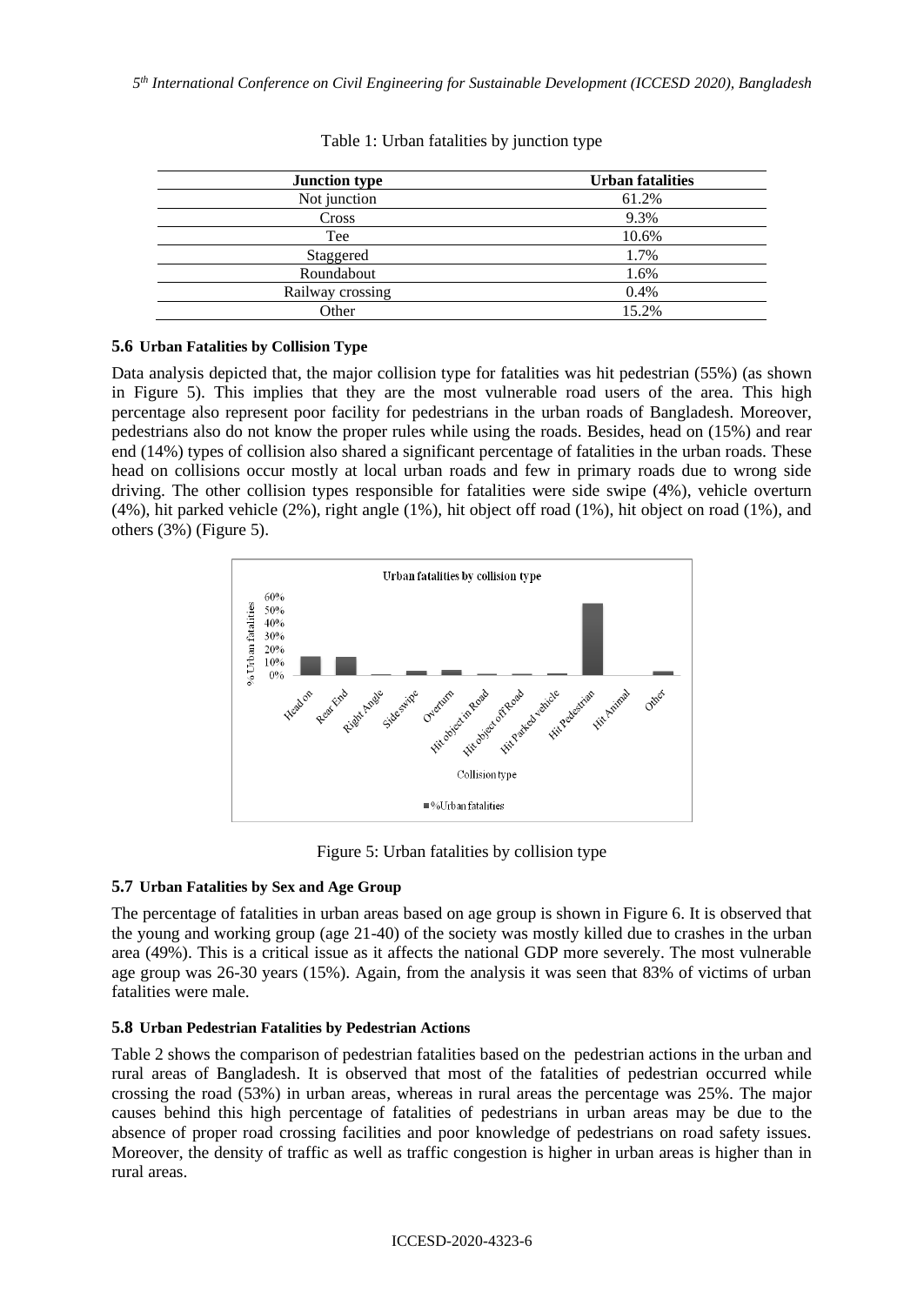

Figure 6: Urban fatalities by age group

Walking through the edge of the road contributed up to 28% and 48% of urban and rural fatalities of pedestrians respectively. In this case, the percentage of rural fatalities was higher than urban fatalities. Because in rural roads are narrower and has a very limited facility for walking for the pedestrians. In many segments of the road, it is also absent due to the presence of small plants, bushes and stagnant water due to poor drainage facility. Moreover, the presence of permanent wall, shops etc. Just on the edge of the road also compels pedestrians of rural areas to walk on the edge of the road. Walking on the road contributed to 6% and 9% of urban and rural fatalities of pedestrians respectively. Besides, working/playing on the road contributed to 1% and 2% of urban and rural fatalities of pedestrians respectively.

| <b>Pedestrian actions</b>        | Urban fatalities | <b>Rural fatalities</b> |
|----------------------------------|------------------|-------------------------|
| None                             | 12%              | 16%                     |
| Crossing                         | 53%              | 25%                     |
| Walking on the road              | 6%               | 9%                      |
| Walking through edge of the road | 28%              | 48%                     |
| Working/playing on the road      | $\%$             | 2%                      |

Table 2: Urban urban and rural fatalities by pedestrian actions

#### **5.9 Urban Pedestrian Fatalities by Road Sections**

It is observed that most of the fatalities of pedestrians occurred at the center of the road (48%) in urban areas, whereas in rural areas the percentage was 20%, as shown in Table 3. This result demonstrates that significant percentage of pedestrians cross the roads at any section other than using designated pedestrian crossing The percentage of fatalities of pedestrians in the walkways was the same (2%) in both urban and rural roads. It emphasizes that pedestrians are still unsafe while using walkways.

| Table 3: Urban and rural fatalities by road sections |  |  |  |  |
|------------------------------------------------------|--|--|--|--|
|------------------------------------------------------|--|--|--|--|

| <b>Road sections</b>               | <b>Urban fatalities</b> | <b>Rural fatalities</b> |
|------------------------------------|-------------------------|-------------------------|
| Pedestrian crossings               | 16%                     | 26%                     |
| Within 50m of pedestrian crossings | 2%                      | 3%                      |
| Divider                            | 0%                      | 0%                      |
| Centre of the road                 | 48%                     | 20%                     |
| Walkway                            | 2%                      | 2%                      |
| Roadside                           | 30%                     | 48%                     |
| Bus stop                           | 1%                      | 1%                      |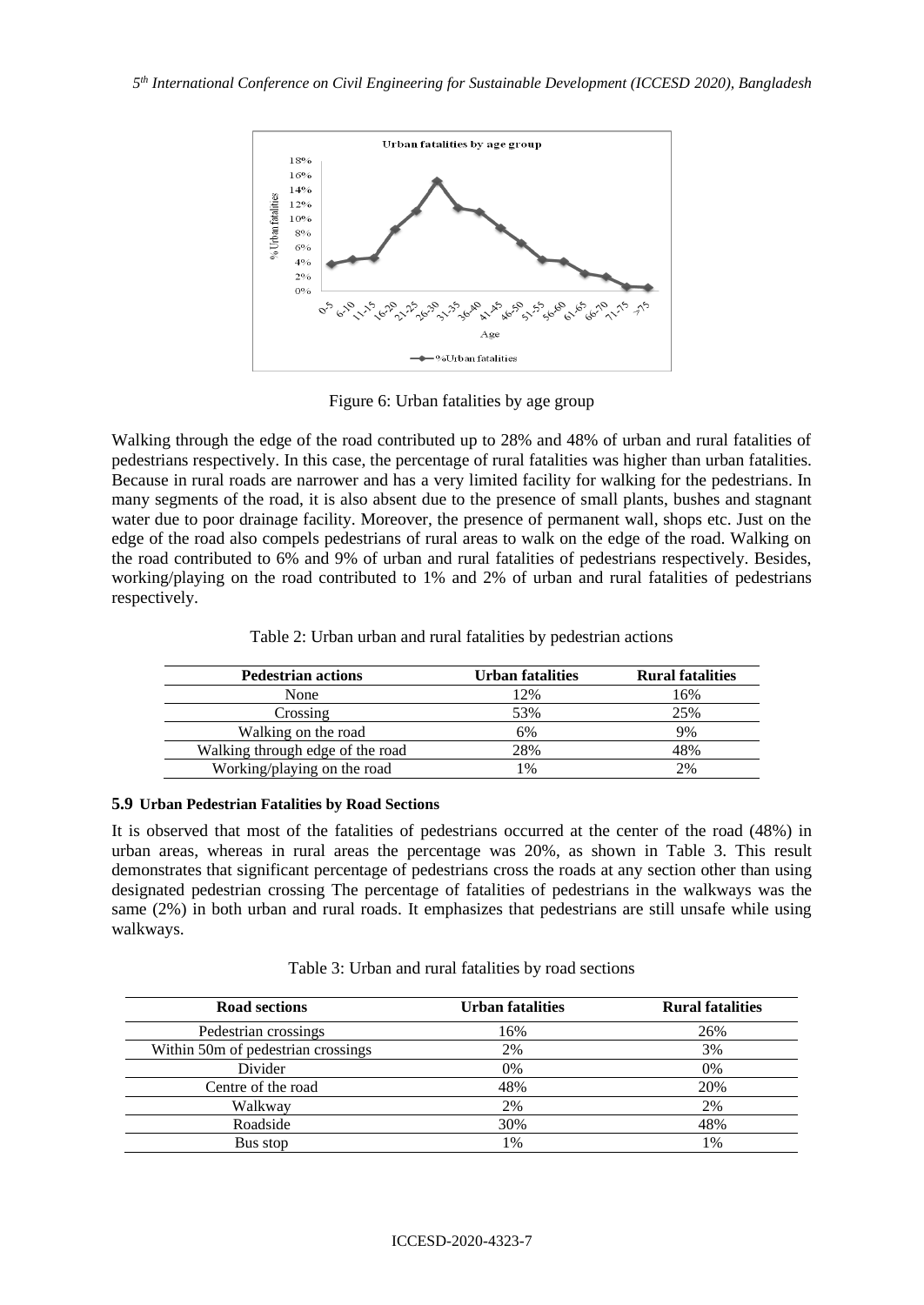Higher pedestrian fatalities at side of road (31% in urban and 48% in rural roads) underscore that the lacks of adequate sidewalk or occupied sidewalks force pedestrians to walk along side of the road. Besides, the pedestrian fatalities in pedestrian crossing (16% in urban and 26% in rural roads) imply that pedestrians are not getting priority in the roads. The data also showed few pedestrians died within 50m of pedestrian crossing (2% in urban and 3% in rural roads).

### **5.10 Urban Fatalities by Metro Cities**

The DMP shared nearly half (48%) of total fatalities that occurred in the urban areas of Bangladesh (Table 4). The fact shows the vulnerable situation of road safety in the Dhaka metropolitan area. Besides, each of Chittagong Metropolitan (CMP) and Rajshahi Metropolitan (RMP) shared 10% fatalities of urban areas. Moreover, Sylhet Metropolitan (SMP), Khulna Metropolitan (KMP) and Barishal Metropolitan (BMP) shared 5%, 3% and 1% of total urban fatalities respectively.

| <b>Metro cities</b> | % Of urban crashes | % Of urban fatalities |
|---------------------|--------------------|-----------------------|
| <b>DMP</b>          | 52%                | 48%                   |
| CMP                 | 10%                | 10%                   |
| <b>RMP</b>          | 3%                 | 10%                   |
| <b>SMP</b>          | 3%                 | 5%                    |
| <b>KMP</b>          | 3%                 | 3%                    |
| <b>BMP</b>          | 1%                 | 1%                    |

Table 4: Urban fatalities by major metro cities

#### **5.11 DMP Fatalities by Urban Fatalities by Collision Types**

Fatality data of DMP shows that the percentage of hit pedestrian fatalities was about 63% of urban hit pedestrian fatalities. The rest of 37% fatality due to hit pedestrian crashes was shared by all other major metro cities except DMP. This shows the vulnerable conditions of pedestrians in DMP. Moreover, fatalities due to the right angle, hit parked vehicles and rear end crashes shared 56%, 54% and 50% respectively (Table 5).

| <b>Collision type</b> | %DMP crashes by urban | %DMP fatalities by urban |
|-----------------------|-----------------------|--------------------------|
| Head on               | 22%                   | 17%                      |
| Rear end              | 50%                   | 40%                      |
| Right angle           | 56%                   | 18%                      |
| Side swipe            | 47%                   | 43%                      |
| Overturn              | 36%                   | 31%                      |
| Hit object in Road    | 38%                   | 12%                      |
| Hit object off Road   | 49%                   | 60%                      |
| Hit Parked vehicle    | 54%                   | 43%                      |
| Hit pedestrian        | 63%                   | 64%                      |
| Other                 | 32%                   | 23%                      |
| Total                 | 52%                   | 48%                      |

Table 5: DMP fatalities by collision type

### **5.12 Principle Contributing Factor to Urban Fatalities**

Analysis of police reported crash data indicated that 90% of total urban crashes occurred due to overspeeding and careless driving of the driver (Table 6).

|  |  | Table 6: Urban fatalities by contributing factor |  |
|--|--|--------------------------------------------------|--|
|  |  |                                                  |  |

| <b>Contributing factors</b>            | <b>Fatalities</b> |  |
|----------------------------------------|-------------------|--|
| Over speeding and careless driving     | 90%               |  |
| Pedestrian actions                     | 5%                |  |
| Adverse road conditions or environment | 2%                |  |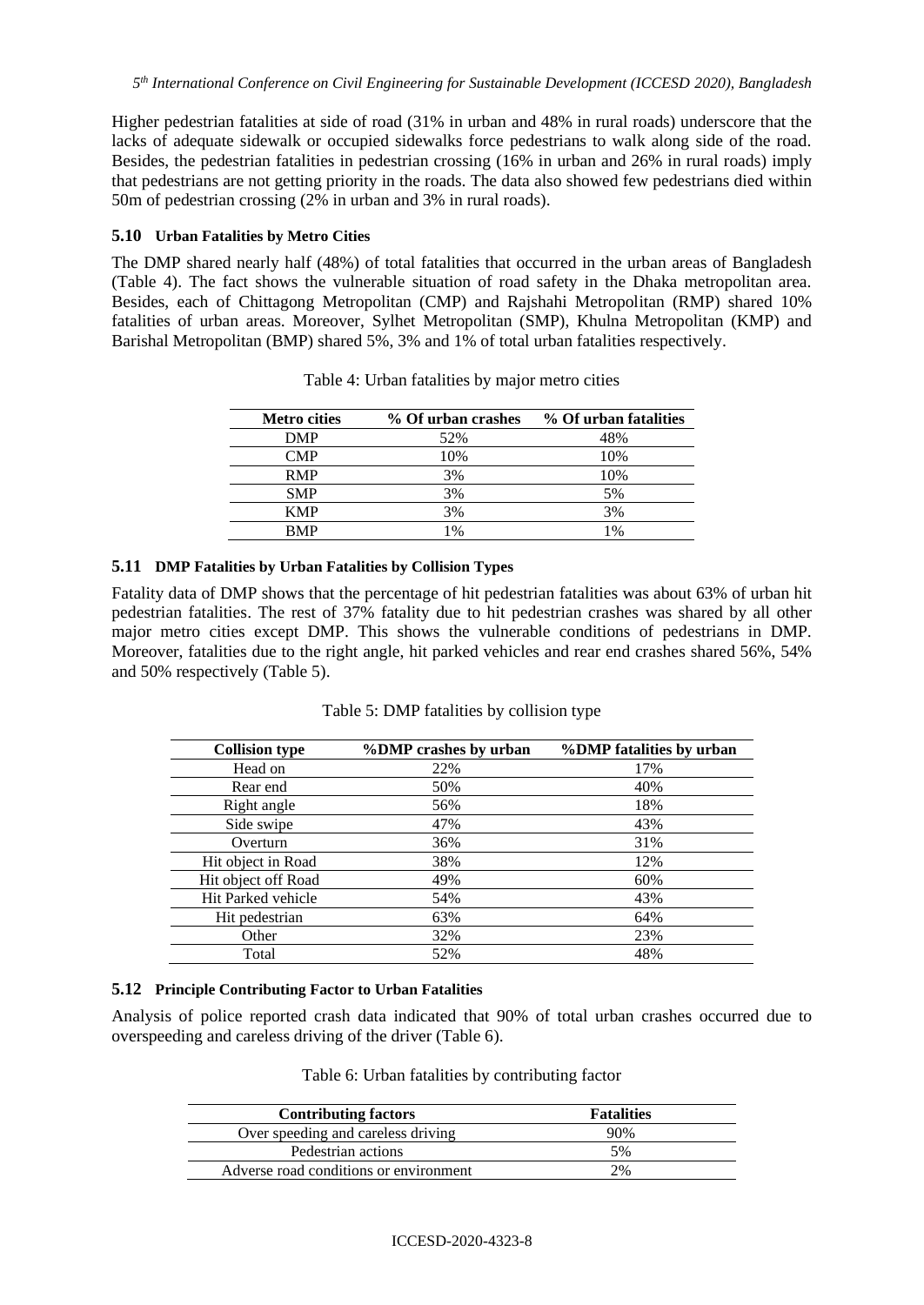| <b>Contributing factors</b>        | <b>Fatalities</b> |
|------------------------------------|-------------------|
| Vehicle defects                    | $1\%$             |
| Overtaking, overturning and others | 2%                |

Only 5% and 2 % of crashes occurred due to pedestrian actions and adverse road conditions respectively.

#### **6. DISCUSSION ON KEY FINDINGS**

This study reveals that the urban fatalities have shared 32% of total fatalities in Bangladesh during 2005-2015 whereas it was only 25% of the total fatalities during 1998-2006 (Hoque, Mahmud & Qazi, 2008). It emphasizes that road safety problems in urban areas should be taken as an emerging issue and thus need to be addressed urgently. The reduction of urban hit pedestrian fatalities from 59% to 55% during this period indicates few interventions have been taken to address the pedestrian safety in these areas. More inventions could further reduce this type of fatality. Our study also demonstrates that during 1998-2006, the pedestrian fatalities while crossing the road were 41% which has been increased to 53% during 2005-2015. Again, it is found that only 16% of pedestrian fatalities occur at designated crossings while 48% of pedestrian fatalities occur at the center of the road other than designated crossings. It warrants adequate crossing facilities in the urban areas. Additionally, random and erratic pedestrian movements could be also a reason behind this high percentage. In this case, awareness and road safety knowledge among pedestrians should be disseminated effectively. Again, recent increasing of the fatalities due to head on collisions from 11% to 15% draws new attention to the road safety practitioners. Prohibition of wrong side driving and strict law enforcement is essential in these circumstances. Furthermore, the meeting points of feeder roads and primary roads in urban areas should be focused more to reduce this type of fatality. Channelization, traffic islands and necessary traffic control devices along with adequate street lighting could be taken as standard treatments for these points. This study also shows that the share of DMP crashes in total urban crashes has been decreased from 60% to 52% while there have not been found any significant changes in other major metropolitan cities. However, the share of the fatalities of other metropolitan cities has been increased significantly. The road environmental and engineering improvements by incorporating new approaches and methods are needed to be addressed to solve this emerging problem in these areas.

### **7. CONCLUSIONS**

The major aspects considered in this paper are the traffic safety issues of Bangladesh's urban areas. The upward trend of urban road fatalities elicited from the study has emerged as a priority issue. Furthermore, higher pedestrian fatalities highlighted in this study demonstrate the urgency of safe pedestrian facilities in urban areas. The study found higher fatality rates at mid-blocks of the road network which substantiated the prevalent higher speed and careless user behavior in the causation of urban fatalities. These factors should be addressed while designing and setting safety measures. The study also compared the safety situation of the major metropolitan cities of Bangladesh. The comparative analysis revealed that the road fatalities in Dhaka metropolitan area should be taken as an emergency problem. The integrated and comprehensive approach of stakeholders is essential to solve this problem. Furthermore, policy for effective public transportation management, safe vehicles, safe pedestrian management and adequate research should be adopted for safe and sustainable urban transport for Bangladesh.

### **ACKNOWLEDGMENTS**

The work presented in this paper is a part of a research work carried out at the Accident Research Institute (ARI), BUET. The opinion and views expressed in this paper are those of the authors.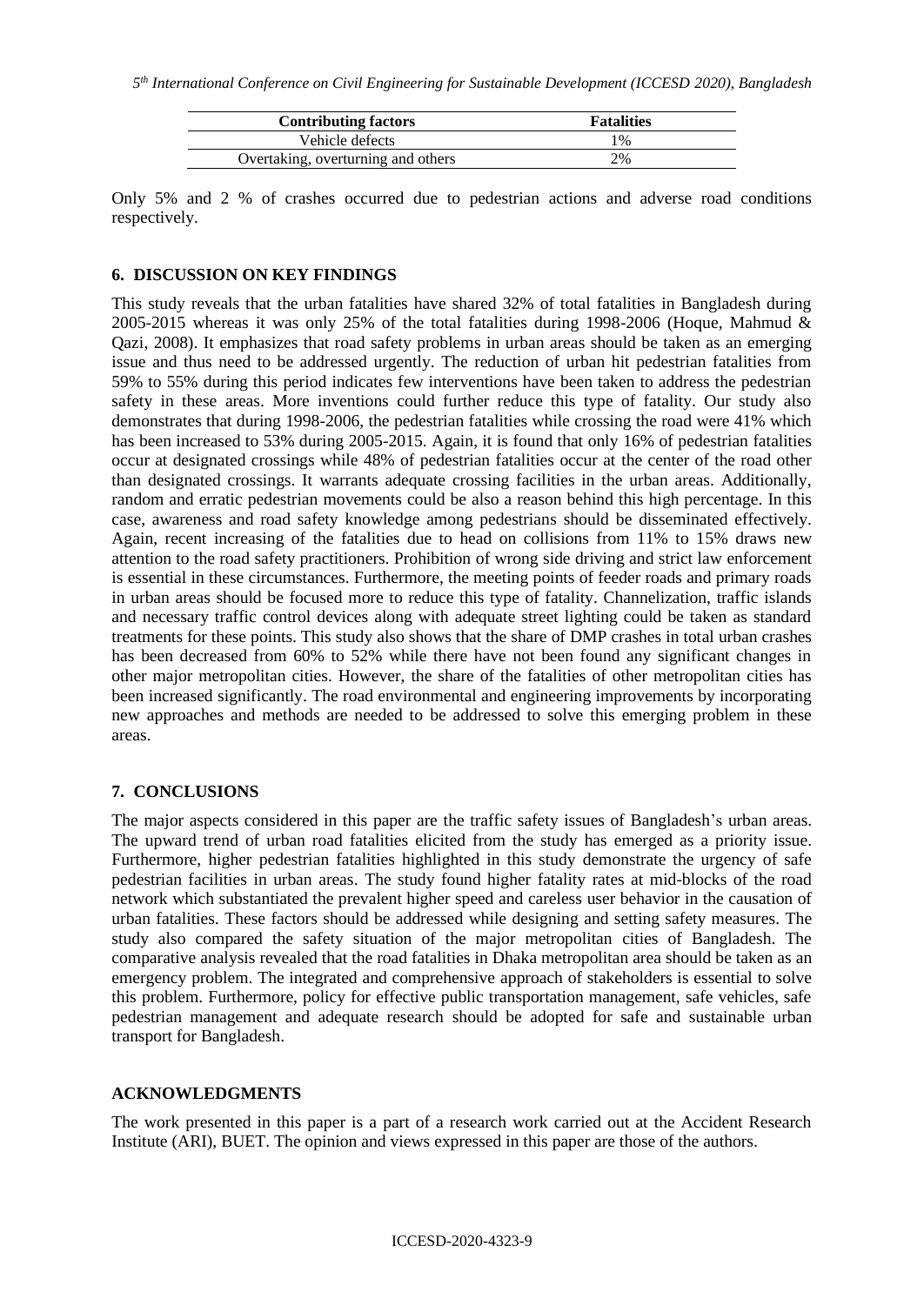#### **REFERENCES**

Accident Research Institute. (2015). Road accident fact sheet.

- Bureau of Infrastructure, Transport and Regional Economics. (2017). Road trauma Australia: Statistical summary 2016. Department of Infrastructure and Regional Development, Canberra, Australia.
- Economic and Social Commission for Asia and the Pacific. (2014). Road safety in urban areas. National Capacity Building Workshop on Sustainable and Inclusive Transport Development, 11- 12 August, Dhaka, Bangladesh.
- Elvik, R. (1995). A meta-analysis of evaluation of public lighting as an accident countermeasure. Transportation Research Record 1485, 112–113.
- Europian Transport Society Council. (2019). Safer roads, safer cities: How to improve urban road safety in the EU, PIN Flash Report 37.
- Gallagher, R. (2017). Prioritising Dhaka's urban transport system. Journal of Business and Technology (Dhaka), 11(1), 141-144[. https://doi.org/10.3329/jbt.v11i1.34247](https://doi.org/10.3329/jbt.v11i1.34247)
- Hayes, G., Hossain, M., Islam, M., Khuda, B., Barka, S., Titumir, R., Rabiul, H., Haq, M. I., & Jones, G. (2015). The impact of demographic transition on socio-economic development of Bangladesh: Future prospects and implications for public policy. United Nations Population Fund (UNFPA), Bangladesh. ISBN: 978-984-33-9324-1
- Hoque, M. M, Rabbi. S. H., Mahmud, S. M. S., Siddiqui, C. K. A., & Anowar, S. (2007). Road traffic accidents and injuries: A serious safety concern in urban areas of Bangladesh. Proceedings of the 6th International Symposium on New Technologies for Urban Safety of Mega Cities in Asia, 9-10 December 2007, Sheraton, Dhaka, Bangladesh.
- Hoque, M. M., Mahmud, S. M. S., & Qazi, A. S. (2008). Emerging road safety problems in urban areas of Bangladesh. Proceedings of the 10th Pacific Regional Science Conference Organization (PRSCO) Summer Institute, Bangladesh Regional Science Association (BRSA),15-17 May 2008, Dhaka, Bangladesh, pg- 63.
- Hoque, M. M., Hossain, M. S., Rahman, M. A., & Islam, S. M. A. (2014). Safer motorcycling and safer roads: The context of Bangladesh. Proceeding of South East Asia Road Safety Summit (SEARSS), Bali, Indonesia
- Lundebye, S. (1995). Road safety in developing countries–an overview. Proceedings of the International Seminar on Road Safety, Dhaka, Bangladesh.
- Mahmud, S. M. S., Rahman, M. W., & Rabbi, S. H. E. (2007), Transport system in Bangladesh: Issues and options for sustainable development. 1st Annual Conference on Regional Science, Bangladesh Regional Science Association (BRSA), Department of Urban and Regional Planning, BUET, 16-17 March, Dhaka, Bangladesh.
- Mahmud, S. M. S., & Hoque, M. S. (2008). Deficiencies of existing road network in Dhaka metropolitan city. Proceedings of 10th Pacific Regional Science Conference Organization (PRSCO) Summer Institute 2008, Hosted by Bangladesh Regional Science Association (BRSA), 15-17 May 2008, Dhaka, Bangladesh.
- Owens, D., & Sivak, M. (1993). The role of visibility in nighttime traffic accidents. Proceedings of the 2nd International Symposium on Visibility and Luminance in Roadway Lighting (pp.133– 147). Orlando, USA.
- Rice, T. M., Peek-Asa, C., & Kraus, J. F. (2003). Nighttime driving, passenger transport, and injury crash rates of young drivers. Injury Prevention 9, 245–250.
- Safe Road USA (2019). Make roads safe: Road safety news and information. Retrieved from https://www.makeroadssafe.org/
- World Health Organization. (2013). Global status report on road safety 2013. Retrived from https://www.who.int/
- World Health Organization. (2015). Fact sheets/Road traffic injuries. Retrieved from <https://www.who.int/news-room/fact-sheets/detail/road-traffic-injuries>